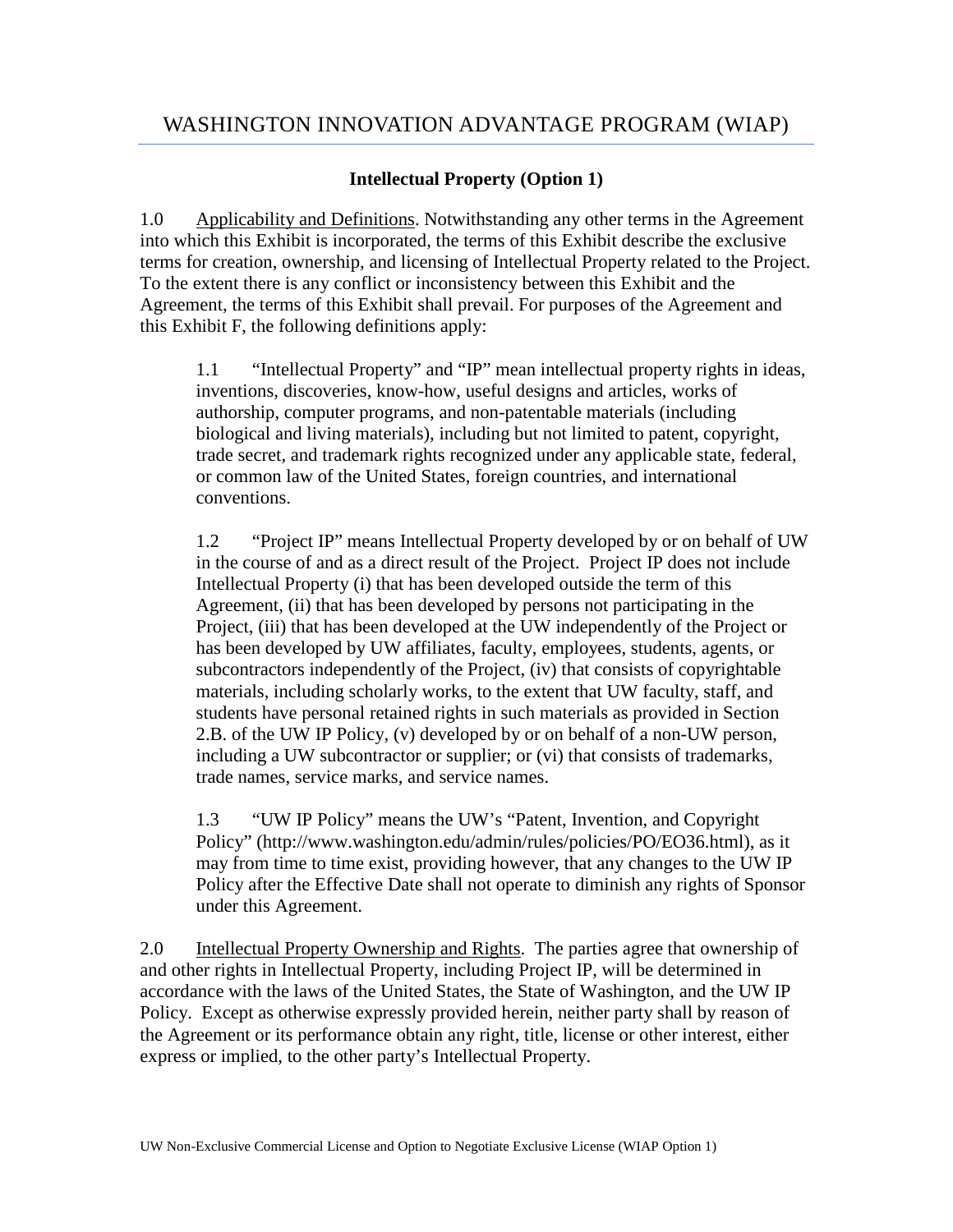3.0 Disclosure of Project IP. UW will make all reasonable efforts to ensure that all investigators participating in the Project prepare, sign and submit regular written disclosures to a designated UW institutional official of all Project IP (the "Disclosure") prior to any public disclosure thereof. Within thirty (30) days of receipt of any such Disclosure, UW will provide Sponsor a copy thereof together.

4.0 Sponsor's License to Reports and Data. Providing that Sponsor has otherwise performed its material obligations under this Agreement and Exhibit (including payment of the IP License Fee in section 6 below), UW hereby grants to Sponsor a non-exclusive non-sublicensable license to (i) Project IP; (ii) the written reports delivered to Sponsor as described in the Agreement; and (iii) the data produced by UW researchers during the course of performing the Project to the extent such data is reasonably and legally available, providing that Sponsor requests such data within thirty (30) days of receiving the final report and reimburses the UW for any additional reasonable costs incurred by the UW in reproducing the data. Sponsor understands and agrees that excepting only the rights granted under the foregoing license, UW retains full ownership of such Project IP, reports, and data.

4.1 Release and Indemnity. In consideration for receipt of the non-exclusive license to Project IP in Section 4.0 above, Sponsor hereby agrees to release UW from any liability arising from Sponsor's exercise of rights under any such license; and to indemnify UW for any third party claims against UW resulting from Sponsor's exercise of rights under any such license.

## 5.0 Patents, Patent Costs, and Option to Negotiate Exclusive Project IP License.

5.1 Patenting and Project IP Protection. UW will have the sole and exclusive right to file, prosecute, direct, and otherwise manage, all United States and foreign patent and any other applications for the protection of Project IP, providing thatduring the term of this Agreement, when reasonably feasible and practicable, the UW advises the Sponsor of such proposed action and provides Sponsor an opportunity to comment thereon.

5.2 Option to Negotiate Exclusive License. In consideration of and conditioned upon Sponsor's agreement to reimburse UW for the costs of IP protection, Costs of conducting the Project as described in the Agreement, and payment of the IP License Fee described in section 6.1, UW hereby grants Sponsor an option to negotiate a exclusive commercial license to Project IP on the terms described in Section 6.0 below ("Option to Negotiate an Exclusive License"). In the event Sponsor fails to reimburse UW fully for all such costs and/or pay such IP License Fee within thirty (30) days of invoice, UW's offer to execute such license and Sponsor's Option to Negotiate an Exclusive License will automatically terminate upon thirty (30) days' written notice thereof to Sponsor.

6.0 IP License Fee, Exercise of Option, and Negotiation of Exclusive Commercial License.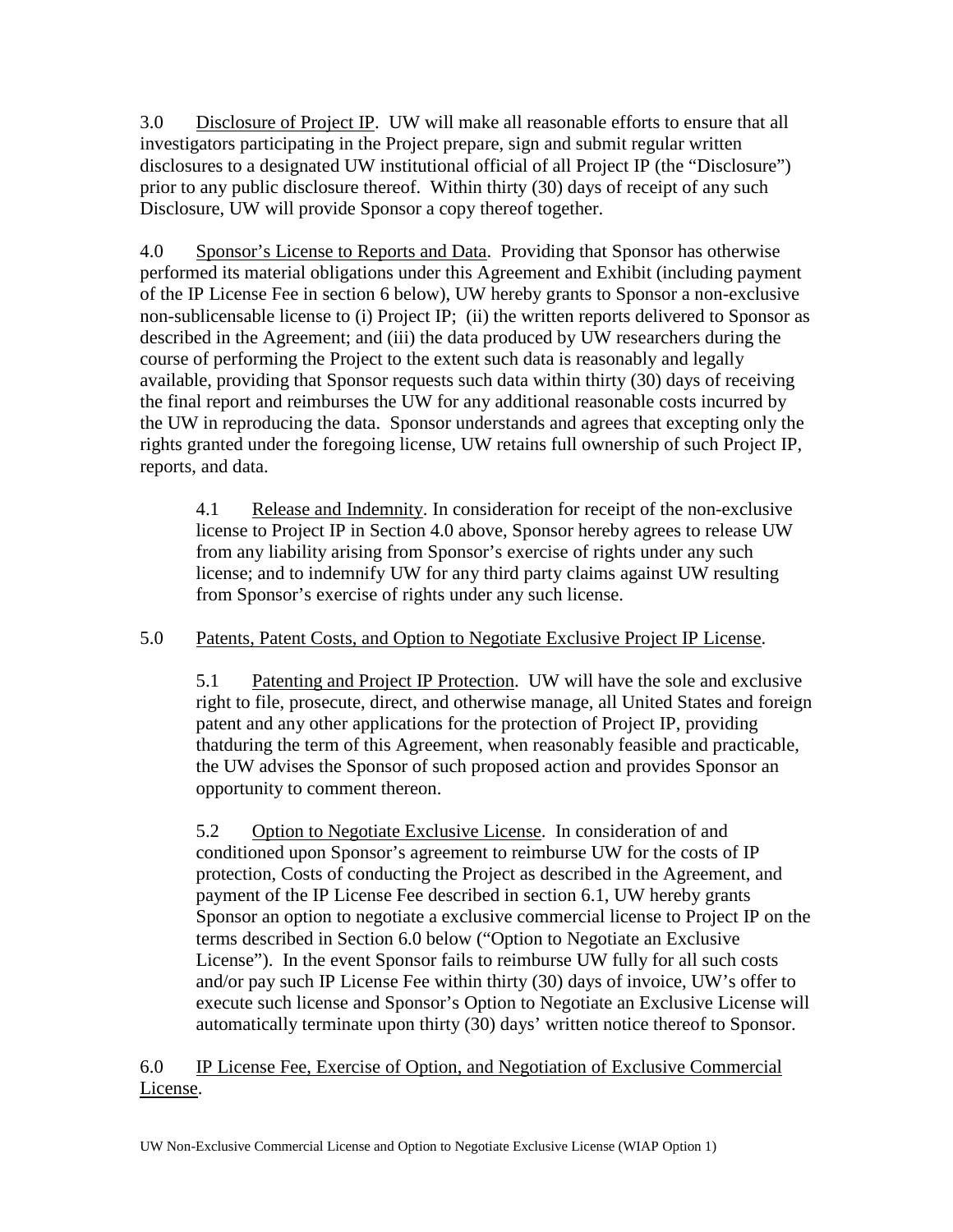6.1 IP License Fee. In addition to the payment of costs and expenses pursuant to the Project Budget, Sponsor will pay UW 5% of total Project Budget or \$7,500 whichever is greater (the "IP License Fee"). Such IP License Fee is nonrefundable and nontransferable to any other costs or fees associated with this Project or any other Project.

6.1.1 Invoice for IP License Fee. UW shall invoice Sponsor for the IP License Fee upon execution of the Sponsored Research Agreement for the Project. Sponsor shall pay such invoice in accordance with the terms, including payment due dates, of such invoice.

6.1.2 Increase in Project Budgets. Sponsor understands and agrees that increases in Project budgets may increase the price of the IP License Fee consistent with section 6.1 above. UW shall invoice Sponsor for such increases, and sponsor shall pay such invoices, in accordance with section 6.1.1 above.

6.2 Option Period, Exercise and Termination. Sponsor will have a period of three (3) months from the date upon which UW provides a Disclosure to Sponsor to exercise the Option to Negotiate an Exclusive License described in Section 5.2 above. If Sponsor fails to exercise the Option to Negotiate an Exclusive License within such period by notifying UW in writing of its unconditional exercise thereof, Sponsor's Option to Negotiate an Exclusive License will thereupon terminate, without further notice by the UW, at the end of such exercise period.

6.3 License Negotiation. If Sponsor exercises the Option to Negotiate an Exclusive License, Sponsor will have a period of three (3) months, commencing on the date of delivery to UW of Sponsor's notice of exercise, in which to negotiate and execute an exclusive license for all or a portion of UW's interest in Project IP that is the subject of the Disclosure. During such period, UW and Sponsor shall make reasonable good faith efforts to negotiate a license on commercially reasonable terms. Any exclusive commercial license rights granted to Sponsor shall require the Sponsor to pay royalties, license fees, and/or other valuable consideration to UW and shall be on other customary and usual terms, all of which shall be reasonable and mutually-agreeable to the parties.

6.4 Termination of Option to Negotiate License. If UW and Sponsor fail to negotiate and execute a mutually acceptable exclusive license agreement during such period, the Option to Negotiate an Exclusive License shall thereupon terminate without further notice unless extended in writing by UW.

# **[Signature Page Follows]**